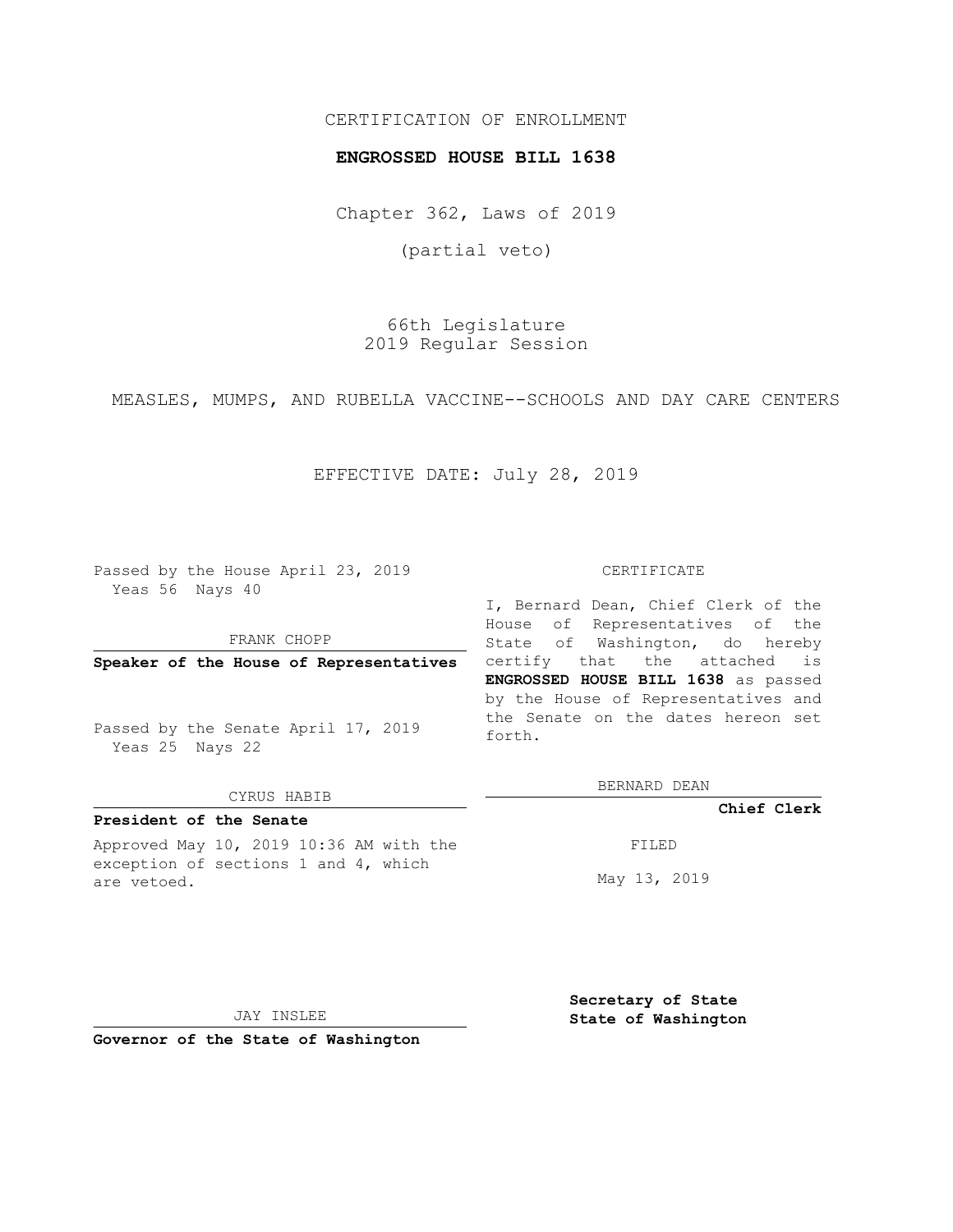#### **ENGROSSED HOUSE BILL 1638**

AS AMENDED BY THE SENATE

Passed Legislature - 2019 Regular Session

# **State of Washington 66th Legislature 2019 Regular Session**

**By** Representatives Harris, Stonier, Robinson, Macri, Jinkins, Cody, Thai, Davis, Appleton, Doglio, Frame, Stanford, Bergquist, Santos, and Tarleton

Read first time 01/25/19. Referred to Committee on Health Care & Wellness.

 AN ACT Relating to promoting immunity against vaccine preventable diseases; amending RCW 28A.210.080 and 28A.210.090; adding a new section to chapter 43.216 RCW; and creating a new section.

BE IT ENACTED BY THE LEGISLATURE OF THE STATE OF WASHINGTON:

 *\*Sec. 1. RCW 28A.210.080 and 2007 c 276 s 1 are each amended to read as follows:*

 *(1) Except as provided in subsection (2) of this section, the attendance of every child at every public and private school in the state and licensed day care center shall be conditioned upon the presentation before or on each child's first day of attendance at a particular school or center, of proof of either (a) full immunization, (b) the initiation of and compliance with a schedule of immunization, as required by rules of the state board of health, or (c) a certificate of exemption as provided for in RCW 28A.210.090. The attendance at the school or the day care center during any subsequent school year of a child who has initiated a schedule of immunization shall be conditioned upon the presentation of proof of compliance with the schedule on the child's first day of attendance during the subsequent school year. Once proof of full immunization or proof of completion of an approved schedule has been presented, no*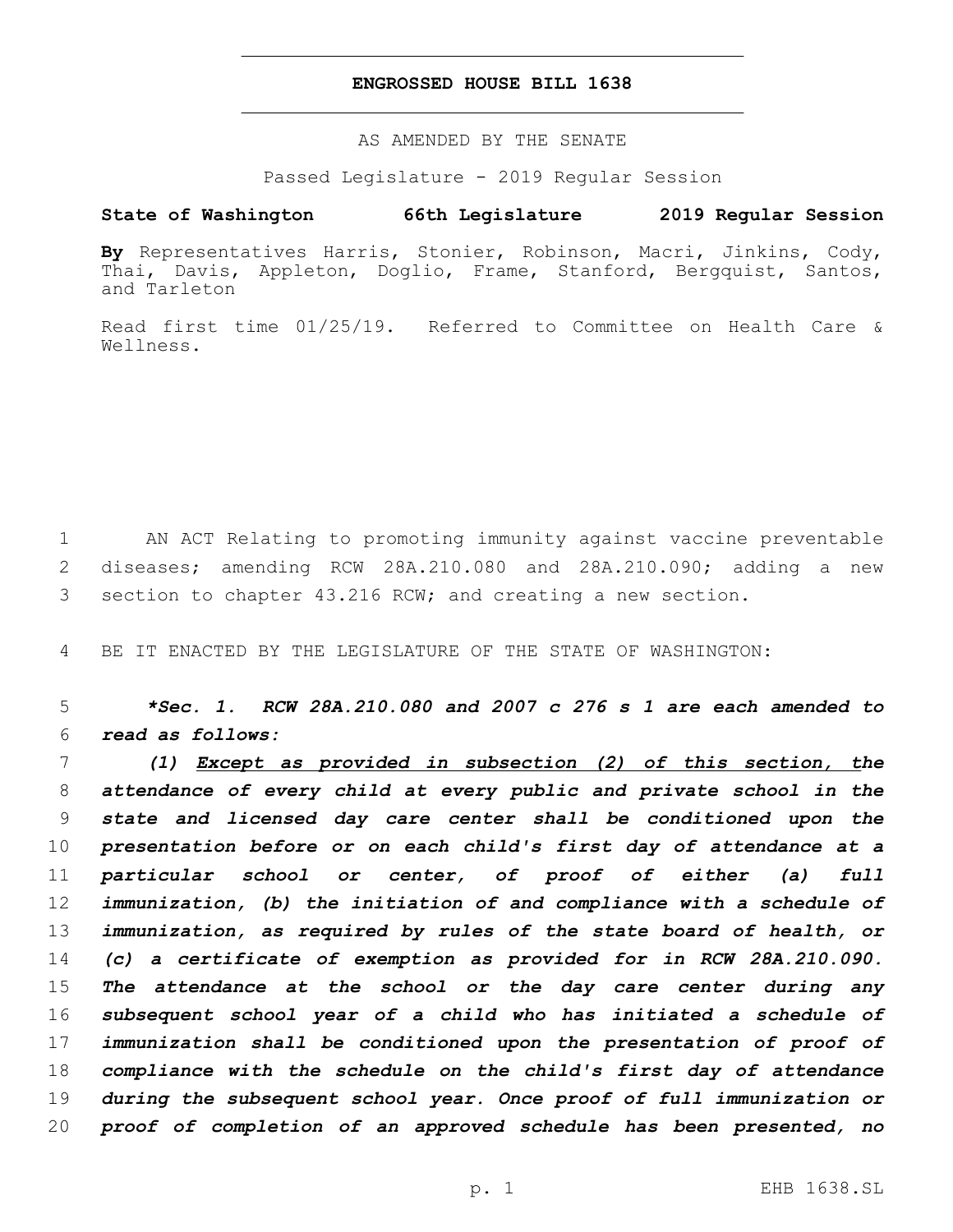*further proof shall be required as a condition to attendance at the particular school or center.*

 *(2) Proof of disease immunity through documentation of laboratory evidence of antibody titer or a health care provider's attestation of a child's history of a disease sufficient to provide immunity against that disease constitutes proof of immunization for that specific disease.*

 *(3)(a) Beginning with sixth grade entry, every public and private school in the state shall provide parents and guardians with information about meningococcal disease and its vaccine at the beginning of every school year. The information about meningococcal disease shall include:*

 *(i) Its causes and symptoms, how meningococcal disease is spread, and the places where parents and guardians may obtain additional information and vaccinations for their children; and*

 *(ii) Current recommendations from the United States centers for disease control and prevention regarding the receipt of vaccines for meningococcal disease and where the vaccination can be received.*

 *(b) This subsection shall not be construed to require the department of health or the school to provide meningococcal vaccination to students.*

 *(c) The department of health shall prepare the informational materials and shall consult with the office of superintendent of public instruction.*

*(d) This subsection does not create a private right of action.*

 *(((3))) (4)(a) Beginning with sixth grade entry, every public school in the state shall provide parents and guardians with information about human papillomavirus disease and its vaccine at the beginning of every school year. The information about human papillomavirus disease shall include:*

 *(i) Its causes and symptoms, how human papillomavirus disease is spread, and the places where parents and guardians may obtain additional information and vaccinations for their children; and*

 *(ii) Current recommendations from the United States centers for disease control and prevention regarding the receipt of vaccines for human papillomavirus disease and where the vaccination can be received.*

 *(b) This subsection shall not be construed to require the department of health or the school to provide human papillomavirus vaccination to students.*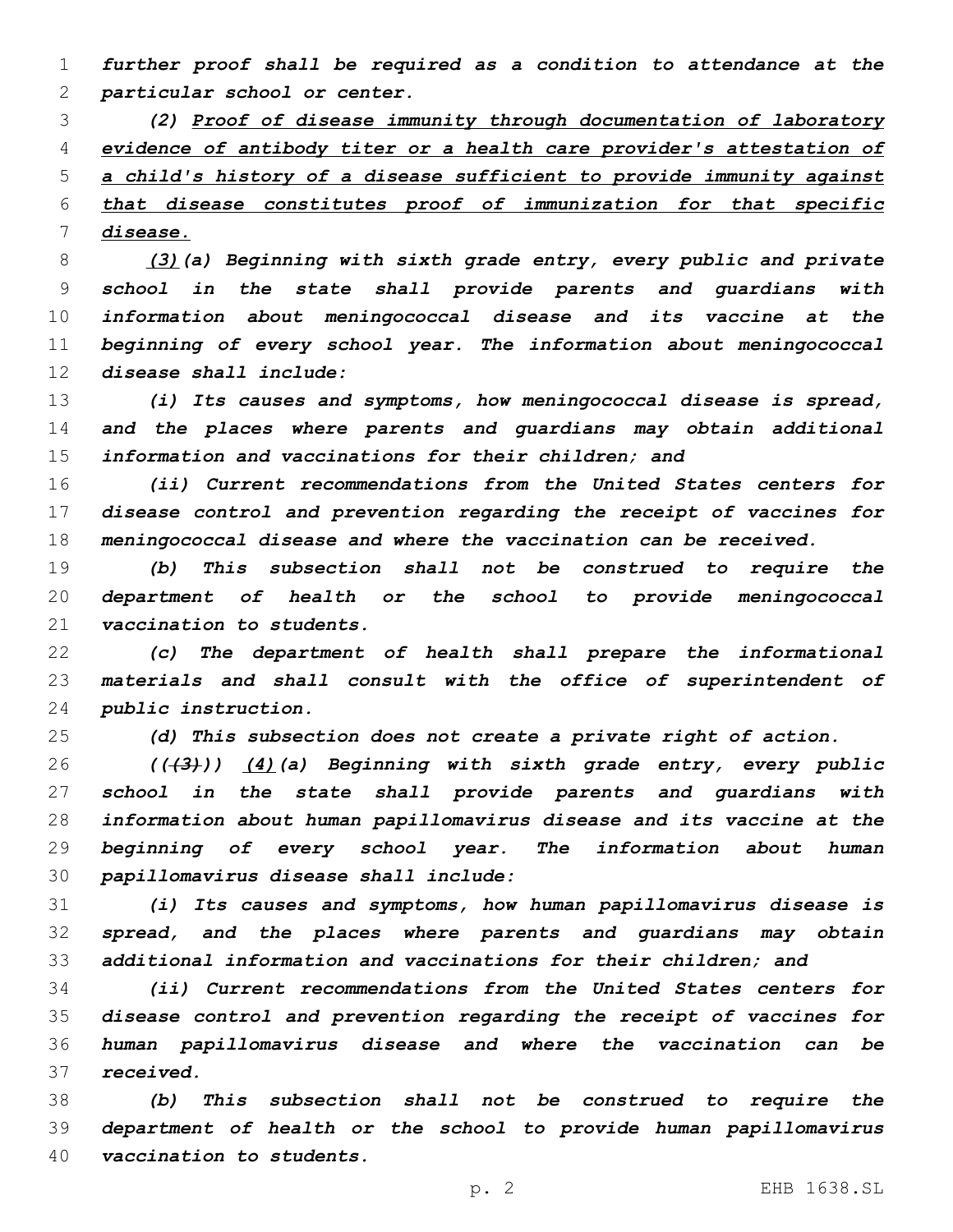*(c) The department of health shall prepare the informational materials and shall consult with the office of the superintendent of public instruction.*

*(d) This subsection does not create a private right of action.*

 *(((4))) (5) Private schools are required by state law to notify parents that information on the human papillomavirus disease prepared by the department of health is available.*

*\*Sec. 1 was vetoed. See message at end of chapter.*

 **Sec. 2.** RCW 28A.210.090 and 2011 c 299 s 1 are each amended to 9 read as follows:

 (1) Any child shall be exempt in whole or in part from the immunization measures required by RCW 28A.210.060 through 28A.210.170 upon the presentation of any one or more of the certifications 13 required by this section, on a form prescribed by the department of 14 health:

 (a) A written certification signed by a health care practitioner that a particular vaccine required by rule of the state board of health is, in his or her judgment, not advisable for the child: PROVIDED, That when it is determined that this particular vaccine is no longer contraindicated, the child will be required to have the 20 vaccine;

 (b) A written certification signed by any parent or legal guardian of the child or any adult in loco parentis to the child that the religious beliefs of the signator are contrary to the required 24 immunization measures; or

 (c) A written certification signed by any parent or legal guardian of the child or any adult in loco parentis to the child that the signator has either a philosophical or personal objection to the 28 immunization of the child. A philosophical or personal objection may not be used to exempt a child from the measles, mumps, and rubella vaccine.

 (2)(a) The form presented on or after July 22, 2011, must include a statement to be signed by a health care practitioner stating that he or she provided the signator with information about the benefits and risks of immunization to the child. The form may be signed by a health care practitioner at any time prior to the enrollment of the child in a school or licensed day care. Photocopies of the signed form or a letter from the health care practitioner referencing the child's name shall be accepted in lieu of the original form.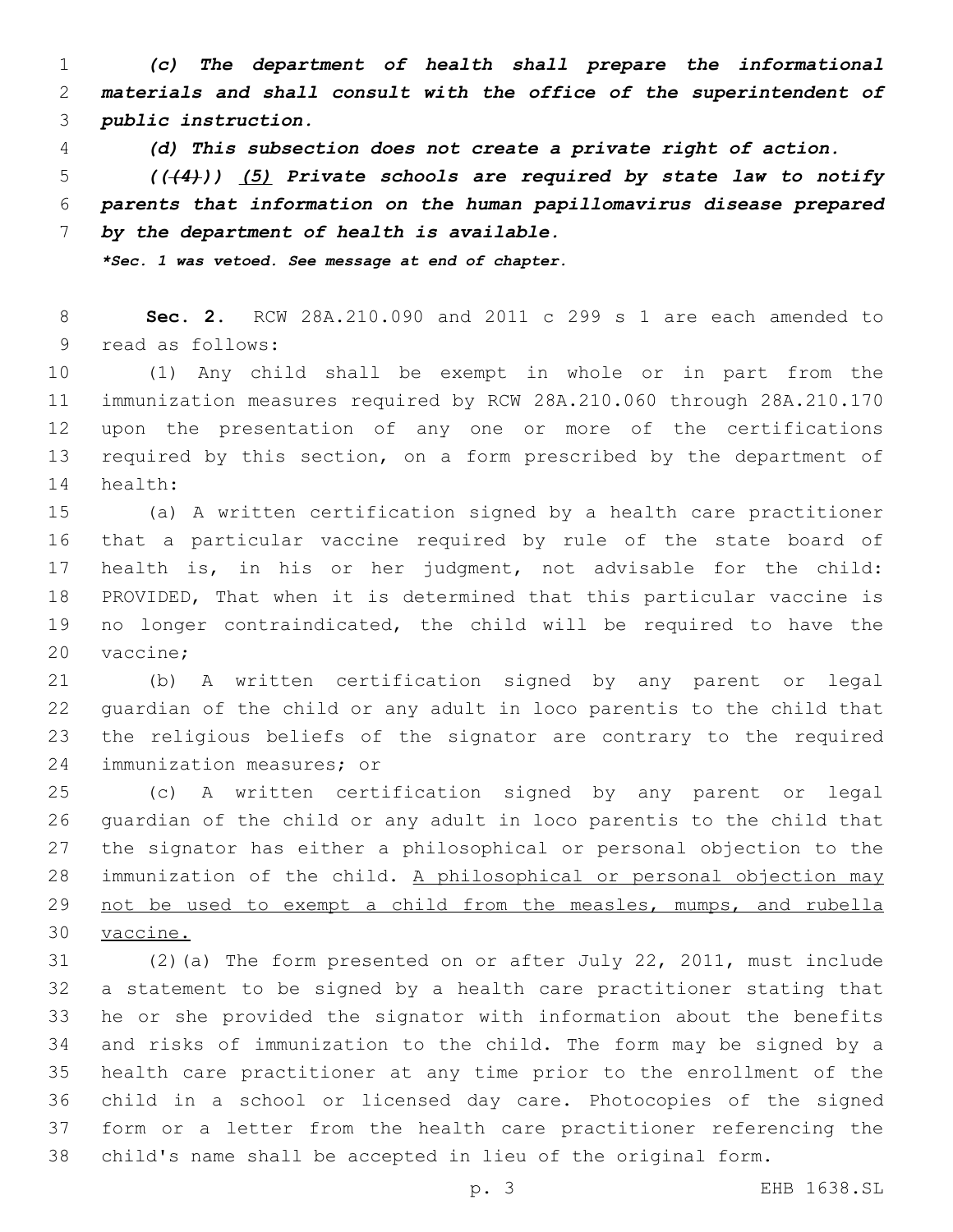(b) A health care practitioner who, in good faith, signs the statement provided for in (a) of this subsection is immune from civil 3 liability for providing the signature.

 (c) Any parent or legal guardian of the child or any adult in loco parentis to the child who exempts the child due to religious beliefs pursuant to subsection (1)(b) of this section is not required to have the form provided for in (a) of this subsection signed by a health care practitioner if the parent or legal guardian demonstrates membership in a religious body or a church in which the religious beliefs or teachings of the church preclude a health care practitioner from providing medical treatment to the child.

 (3) For purposes of this section, "health care practitioner" means a physician licensed under chapter 18.71 or 18.57 RCW, a naturopath licensed under chapter 18.36A RCW, a physician assistant licensed under chapter 18.71A or 18.57A RCW, or an advanced registered nurse practitioner licensed under chapter 18.79 RCW.

 NEW SECTION. **Sec. 3.** A new section is added to chapter 43.216 18 RCW to read as follows:

 (1) Except as provided in subsection (2) of this section, a child day care center licensed under this chapter may not allow on the premises an employee or volunteer, who has not provided the child day 22 care center with:

 (a) Immunization records indicating that he or she has received 24 the measles, mumps, and rubella vaccine; or

 (b) Proof of immunity from measles through documentation of laboratory evidence of antibody titer or a health care provider's attestation of the person's history of measles sufficient to provide 28 immunity against measles.

 (2)(a) The child day care center may allow a person to be employed or volunteer on the premises for up to thirty calendar days if he or she signs a written attestation that he or she has received the measles, mumps, and rubella vaccine or is immune from measles, but requires additional time to obtain and provide the records required in subsection (1)(a) or (b) of this section.

 (b) The child day care center may allow a person to be employed or volunteer on the premises if the person provides the child day care center with a written certification signed by a health care practitioner, as defined in RCW 28A.210.090, that the measles, mumps, and rubella vaccine is, in the practitioner's judgment, not advisable

p. 4 EHB 1638.SL